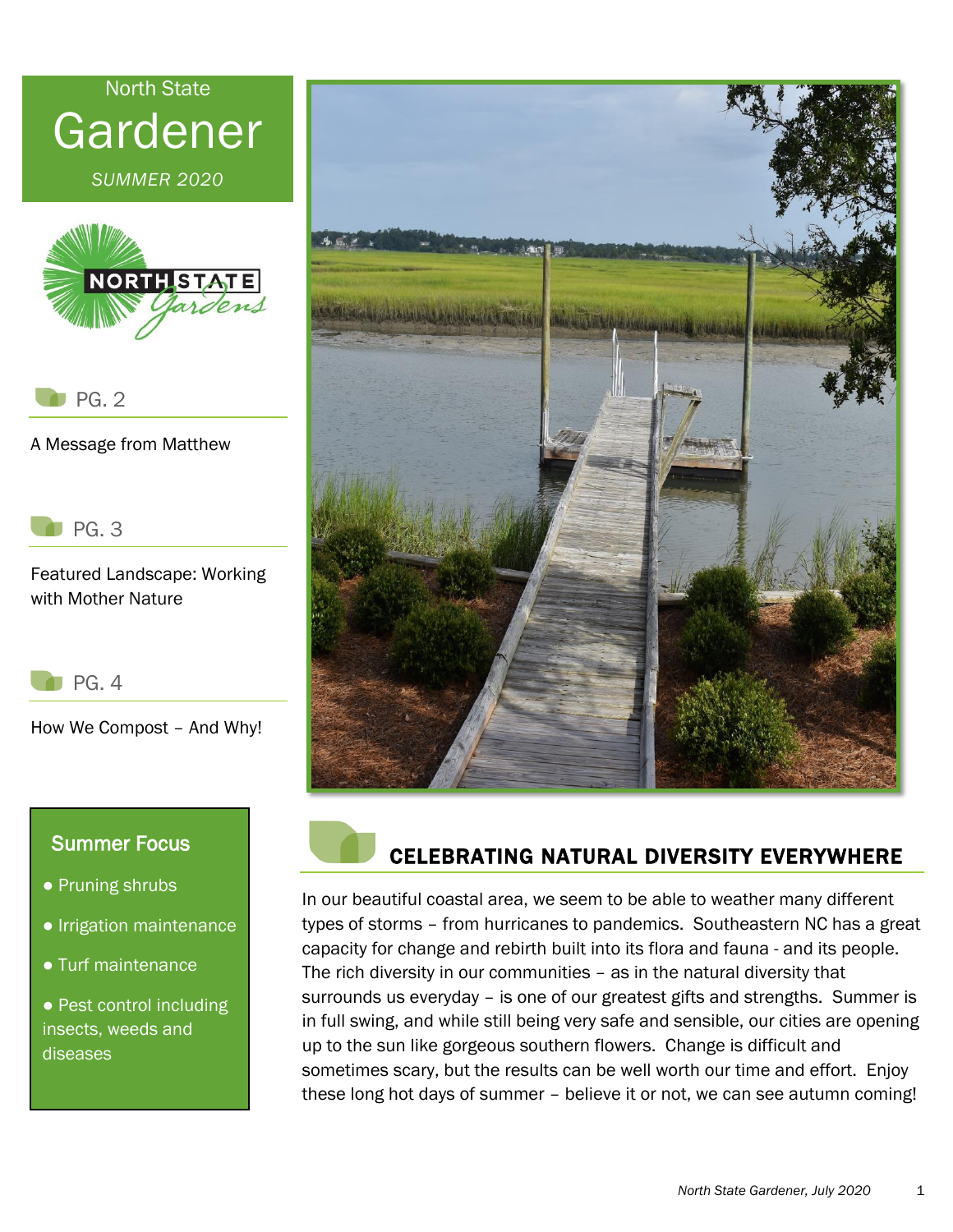

Dear Friends,

I hope this newsletter finds you healthy and prospering during these strange times. I consider myself very fortunate that my family, friends and clients have remained healthy for the most part. At North State Gardens, we continue to work a normal schedule (between rain showers!) all the while taking every precaution we can to stop the spread of COVID-19 - including wearing masks in the office, in trucks and during meetings, using hand sanitizer extensively, and maintaining social distancing. I believe that this crisis is far from over, and we are operating accordingly in our business and in our personal dealings.

Earlier I mentioned "friends and clients." It seems more than ever these days that clients are becoming friends. One positive effect of a crisis - such as a hurricane or now this pandemic - seems to be that we all take more time to ask about each other's welfare, to check on our neighbors, and to think outside the box of our busy and complicated lives. There is more of a common ground as we literally are "all in this together," more of a shared experience that strengthens ties and expands the understanding of our similarities beyond strictly business and onto a much more personal level. What a wonderful trait to sustain. Hopefully, we can all keep that empathy going forward as we recover from and adapt to this experience.

I have already mentioned rain, and we have had a lot of it! Cool and wet weather slowed down the growth of our warm season turf and flowers through the first half of July. The winter was mild with very few nights below freezing, and soil temperatures remained in the range that is conducive to turf diseases practically all winter long. The spores of the disease fungi are always present in the soil and flare up into active disease when conditions are right. In the past, we had to worry about combating these diseases a couple of months in spring and fall … now we are on the lookout practically all year!

Fall Flowers - We are about to start planning and ordering fall flowers. Ben, our ultimate flower man, says to let him know if you would like to have fall flowers in your garden. Pansies, violas, snapdragons, lamium, and others perform beautifully all season, except in the coldest weather, and can brighten up the winter landscape.

This quarter's featured project is a landscape renovation after severe damage suffered during Hurricane Florence. It's a good example of another positive effect of a disaster, a truly lovely silver lining

In closing, please stay safe and continue to ask about each other. And as always, thank you for your support.

*Matthew*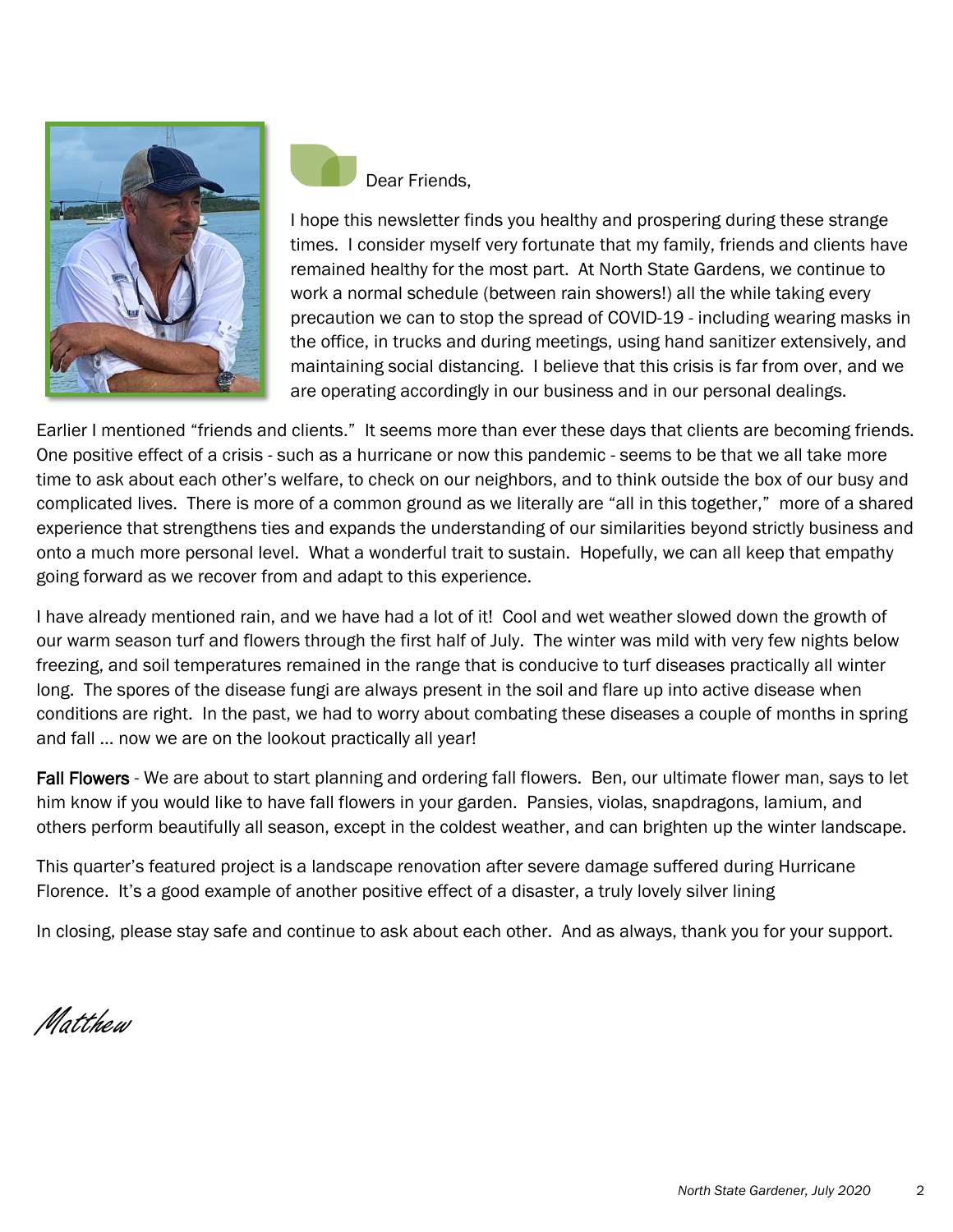





## WORKING WITH MOTHER NATURE

We all remember September 14, 2018 – the day that Hurricane Florence hit the Wilmington area and stayed for days. Thankfully, much of the property damage has been repaired, but some landscapes are still recovering. The good thing is the result after repairs is often better than the original. So it was with our featured landscape at Figure 8 Island. North State Gardens has worked with this gorgeous property for more than 20 years and through several owners. During that time, spectacular oaks and large cedars came to dominate the landscape, and the understory became very shaded and open. Hurricane Florence damaged many of the cedars to the point that they had to be removed. Luckily the Live Oaks survived, and there are some huge Pittosporum on this property that we were able to salvage after the storm.

The sunny east facing side of the house features a lawn of Zeon Zoysia grass which has become our favorite fine-bladed zoysia. Its thick growth habit and dark green color are tough to beat aesthetically and with proper watering, fertilization, and mowing we have been able to maintain consistently excellent turf quality over time … something that has always been a challenge on the barrier islands. Near the front door, a treeformed *Vitex agnus-castus* provides year-round interest with its gnarly stem structure and seasonal interest with blue pannicle shaped flowers and attractive foliage in early summer.

The current owners, Woody and Melanie Coley, are extremely happy with the direction their landscape has taken. "I sat outside tonight and marveled at what you have done for us. Mother Nature gave us a great island and a great lot, but the North State Gardens team has put the icing on the cake!" wrote Mr. Coley.

*This* is what makes our job worthwhile.